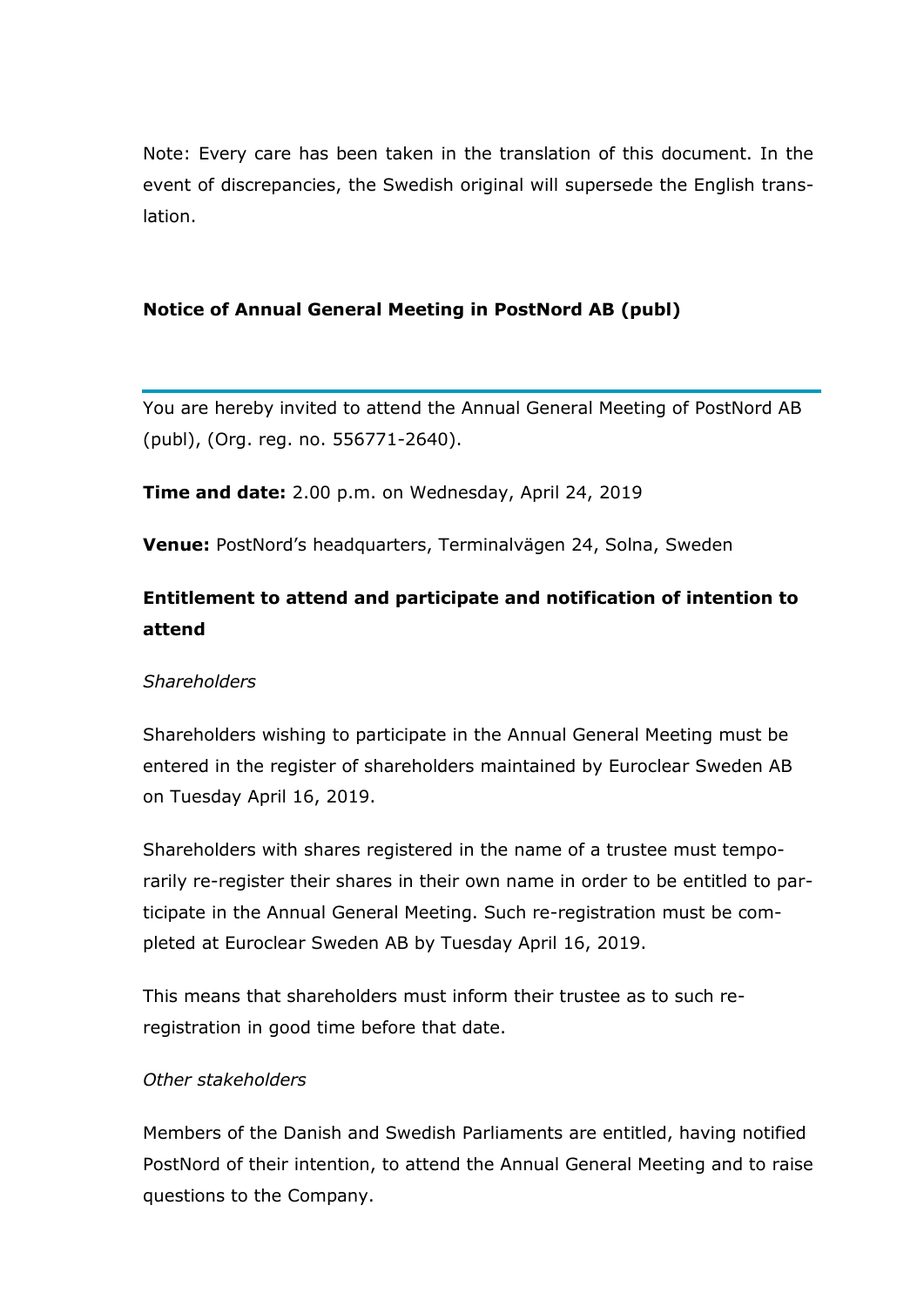The Annual General Meeting is also open to the public, subject to notification of intention to attend.

Notification is to be made by letter to: PostNord AB (publ), Investor Relations, A 12 V, SE-105 00 Stockholm, Sweden, or via e-mail to [ir@postnord.com,](mailto:ir@postnord.com) and must be received by the Company no later than a week before the Meeting, that is, Wednesday April 17, 2019. Please bring proof of identity.

At the time of issue of this invitation, the total number of shares in the Company is 1,524,905,971 Ordinary shares and 475,094,030 Class B shares, representing a total of 1,572,415,374 votes.

## **Proposed agenda**

- 1. Opening of the Meeting
- 2. Election of Chairman of the AGM
- 3. Preparation and approval of voting list
- 4. Election of one or two people to verify the minutes
- 5. Approval of the agenda
- 6. Decision on right of external parties to attend
- 7. Determination of whether the meeting has been duly convened
- 8. Presentation of
	- a) the annual report and auditor's report,
	- b) the sustainability report, and
	- c) the consolidated accounts and the auditor's report on the consolidated accounts
- 9. Report on the work during the past year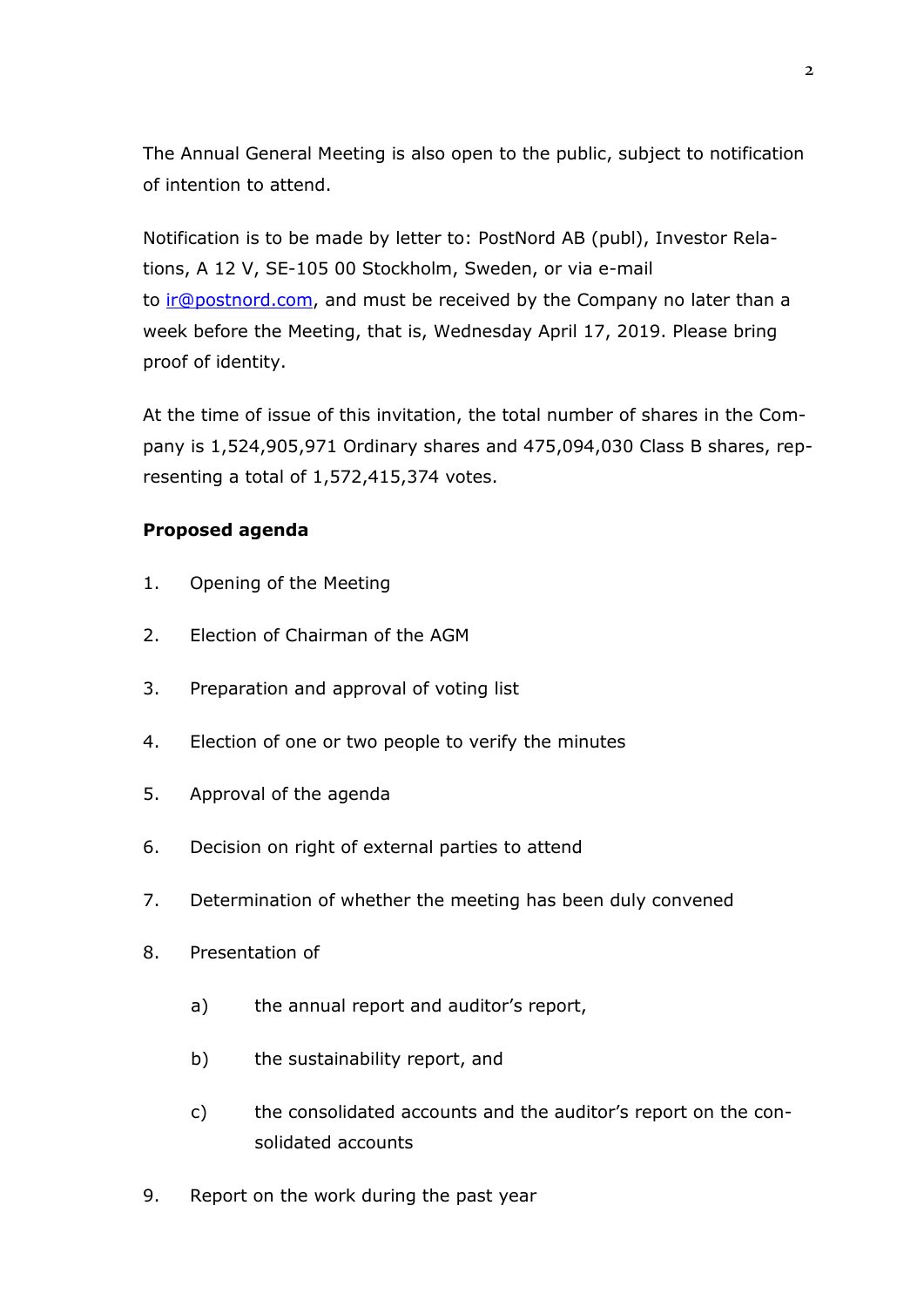- a) statement by the Chairman of the Board,
- b) statement by the President and Group CEO, and
- c) statement by the Company's auditor
- 10. Resolutions on
	- a) adoption of the income statement and the balance sheet, and the consolidated income statement and consolidated balance sheet,
	- b) the treatment of the Company's profit or loss according to the balance sheet adopted, and
	- c) discharge from liability for the Board members and the President and Group CEO
- 11. Reporting on compensation and implementation of previously approved guidelines for compensation to senior executives
	- a) oral presentation by the Chairman of the Board regarding compensation to the senior executives in PostNord AB and subsidiaries,
	- b) Board's report as to whether former guidelines on compensation to senior executives in PostNord AB and subsidiaries have been followed or not, and the reasons for any deviations, and
	- c) presentation of auditor's statement pursuant to Section 8, subsection 54 of the Swedish Companies Act (2005:551)
- 12. Resolution on the Board's proposed guidelines on compensation to senior executives
- 13. Report on the shareholders' proposed resolutions on fees, number of Board members, Board members, Chairman of the Board and Vice-Chairman of the Board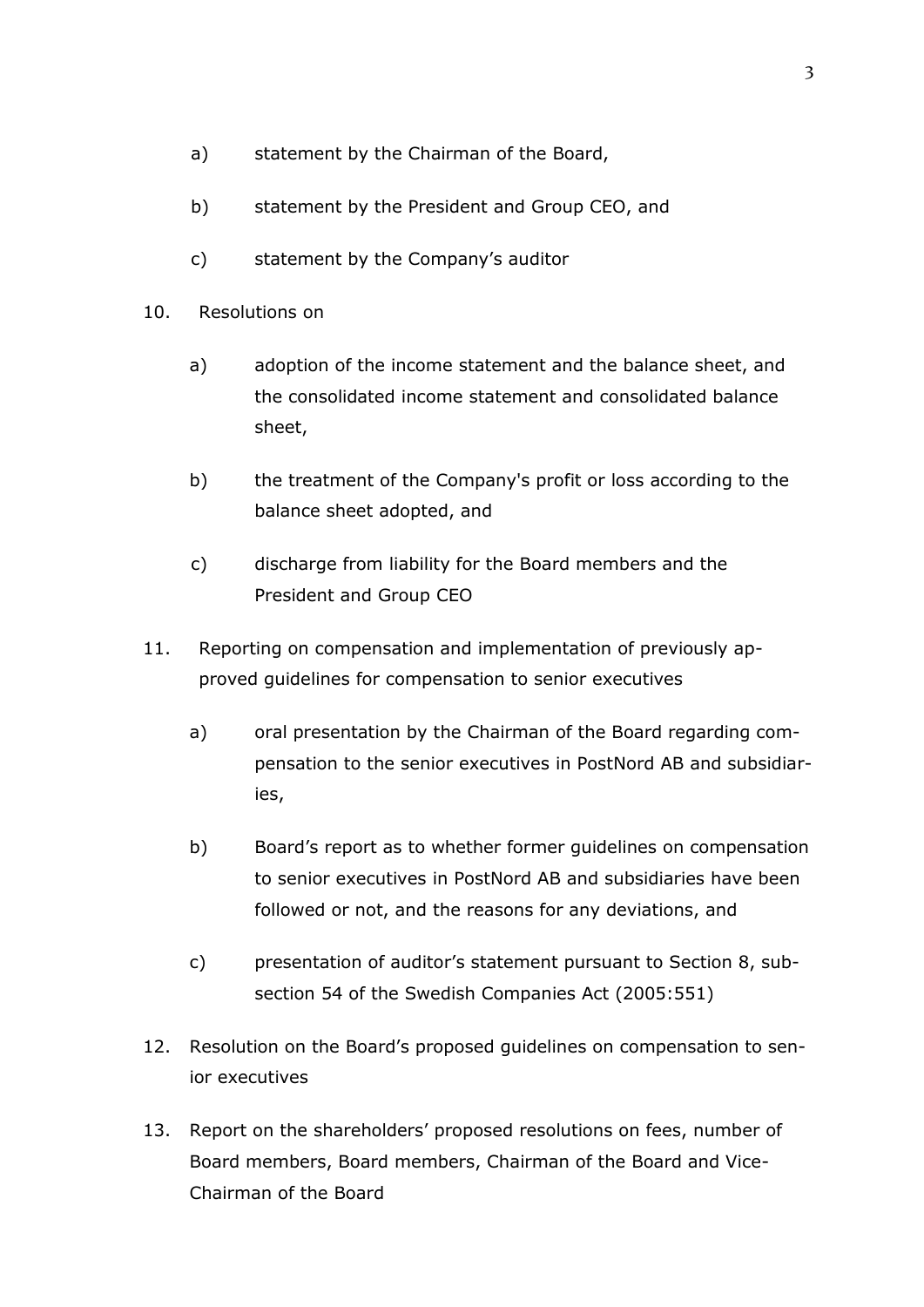- 14. Resolutions on fees to Board members and committee members
- 15. Resolution on the number of Board members
- 16. Election of Board members, Chairman of the Board and Vice-Chairman of the Board
- 17. Report on the Board's proposed resolutions on auditor's fee and auditor
- 18. Resolution on the auditor's fee
- 19. Resolution on the number of auditors
- 20. Election of auditors
- 21. Conclusion of the AGM

## **Proposed resolutions**

## 2. Election of Chairman of the AGM

The shareholders propose Christian Jansson, as Chairman of the Meeting.

# 10b) Treatment of the Company's profit or loss according to the balance sheet adopted

The Board proposes that no dividend shall be paid in respect of the financial year and that the net income and retained profit for the year, totalling SEK 3,472,754,151 shall be carried forward.

# 12. Resolution on Board's proposed guidelines on compensation to senior executives

On April 26, 2018, the AGM voted to adopt the Board's proposed guidelines on compensation to senior executives. The Board proposes that the 2019 AGM adopt the Board's proposals for unaltered guidelines on pay and other remuneration to senior executives. The main points of the proposals are that: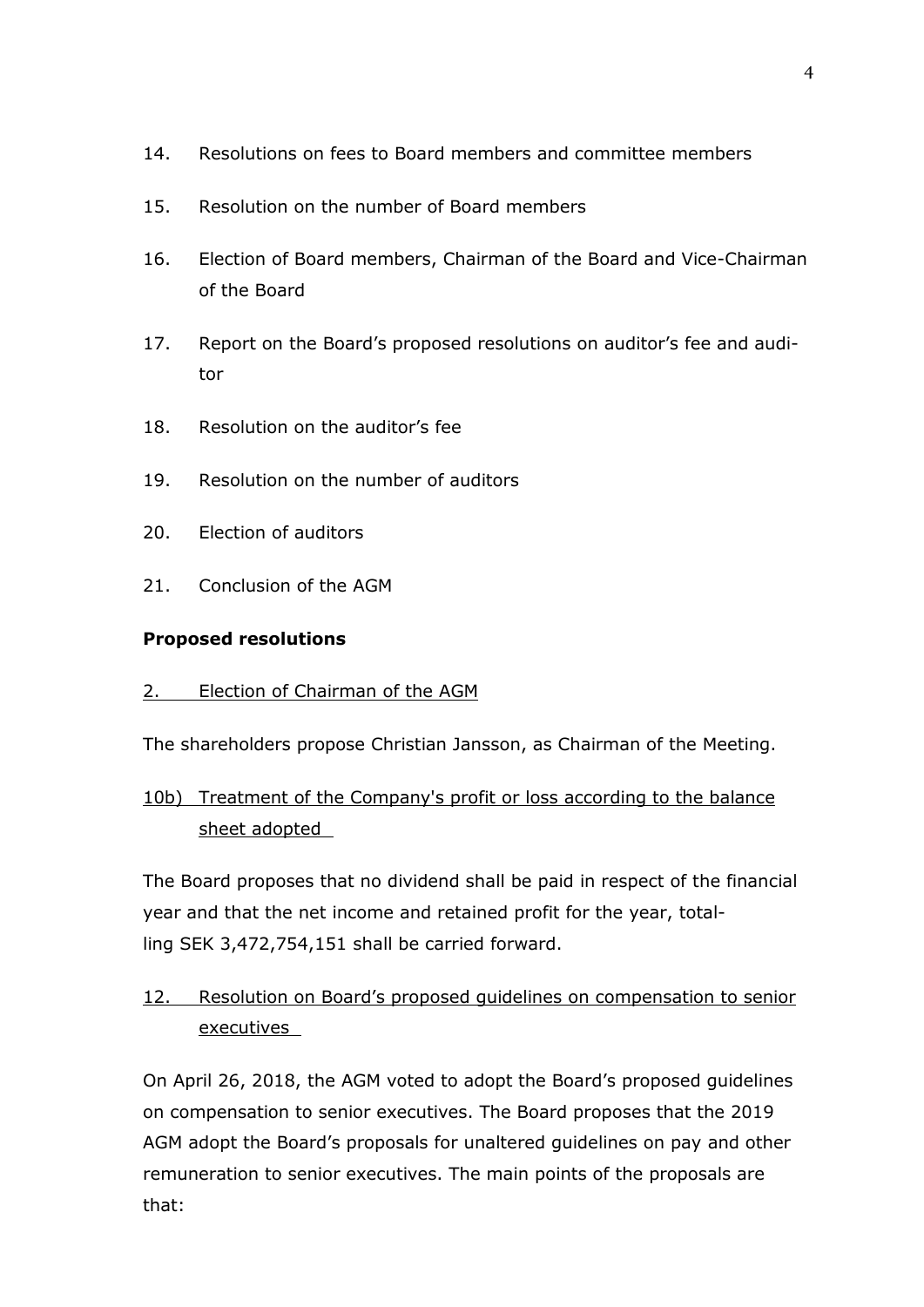- The guidelines shall be based on the Swedish government's "Guidelines for Employment Terms for Executives in State-Owned Companies" adopted on December 22, 2016.
- The total compensation for executives shall be carefully considered, competitive, subject to a salary ceiling, reasonable and appropriate, and shall promote good ethics and a good corporate culture. It shall also serve as a guide to total compensation for other employees, which is to be the subject of annual reporting to the Board by the President and Chief Executive Officer.
- Individual premium-based pension agreements, in which the premiums shall amount to no more than 30 percent of the fixed monthly salary, shall be signed on behalf of the President and Chief Executive Officer and other senior executives in the PostNord Group who are employed in Sweden. The necessary insurance policies are contracted within the scope of this premium.
- The pensionable age for employees in Sweden is 65 years. Senior executives in Norway who are employed under Norwegian labour law are subject to the pension arrangements collectively agreed within the Norwegian company. The pensionable age is 65 years. In the case of senior executives employed in Denmark, pensions are included in an amount corresponding to 10% of the agreed monthly salary. The pensionable age is in accordance with Danish legislation.
- Severance compensation shall be paid until no later than the agreed pensionable age and never longer than to the age of 65 years.
- 13. Report on the shareholders' proposed resolutions on fees, number of Board members, Board members, Chairman of the Board and Vice-Chairman of the Board

### Fees

It is proposed that the fees to be paid to the Board for the time until the end of the next AGM are as follows:

| Chairman of the Board:      | SEK 670 000        |
|-----------------------------|--------------------|
| Vice-Chairman of the Board: | <b>SEK 500 000</b> |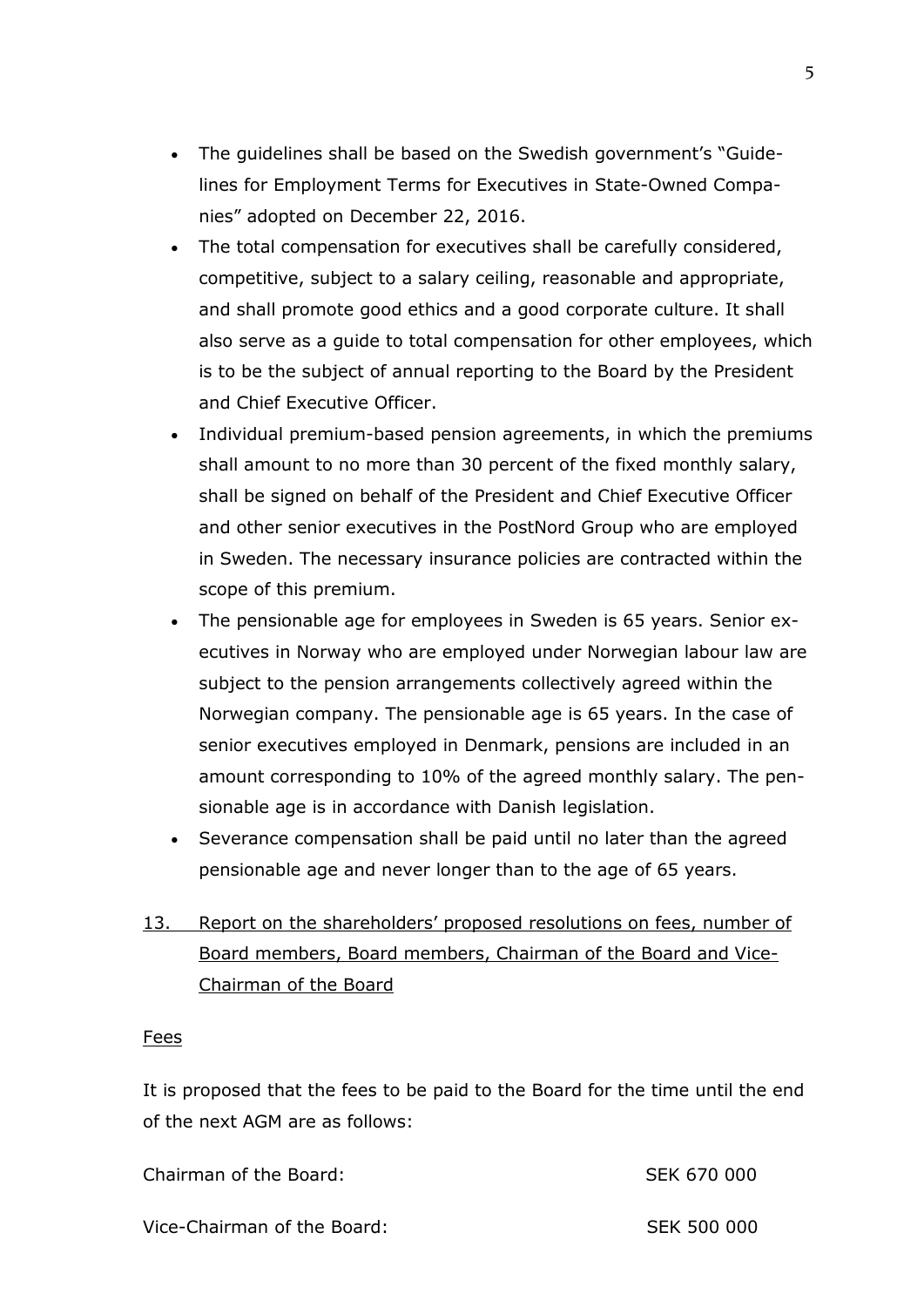It is proposed that the fee be paid to employee representatives and their deputies who take part in Board meetings comprising the equivalent of a Swedish base amount (SEK 46 500).

It is proposed that fees to committee members paid for the time until the next AGM are as follows:

| Chairman of the Audit Committee:        | SEK 70 000        |
|-----------------------------------------|-------------------|
| Member of the Audit Committee:          | <b>SEK 55 000</b> |
| Chairman of the Remuneration Committee: | SEK 37 500        |
| Member of the Remuneration Committee:   | SEK 25 000        |

It is proposed that no fee be paid to any member who is employed by the Government Offices of Sweden.

### Number of Board members

The number of Board members elected by the Annual General Meeting is proposed to be eight (8) without deputies, of which four (4) are nominated by the Swedish state and four (4) are nominated by the Danish state.

### Board members, Chairman of the Board and Vice-Chairman of the Board

It is proposed that Sonat Burman Olsson, Måns Carlson, Christian Ellegaard, Christian Frigast, Christian Jansson, Peder Lundquist, Ulrica Messing, and Charlotte Strand shall be re-elected to the Board of Directors for the time until the end of the next AGM with the following justification: The board members proposed by the states are deemed to have relevant competence, experience and background for the governance of the company, which is why the owners propose the election of the above-mentioned AGM elected members. The proposed Board of Directors is deemed to have a suitable composition, with regard to the operations of the company, development phase and all other aspects, that is characterized by versatility and breadth regarding